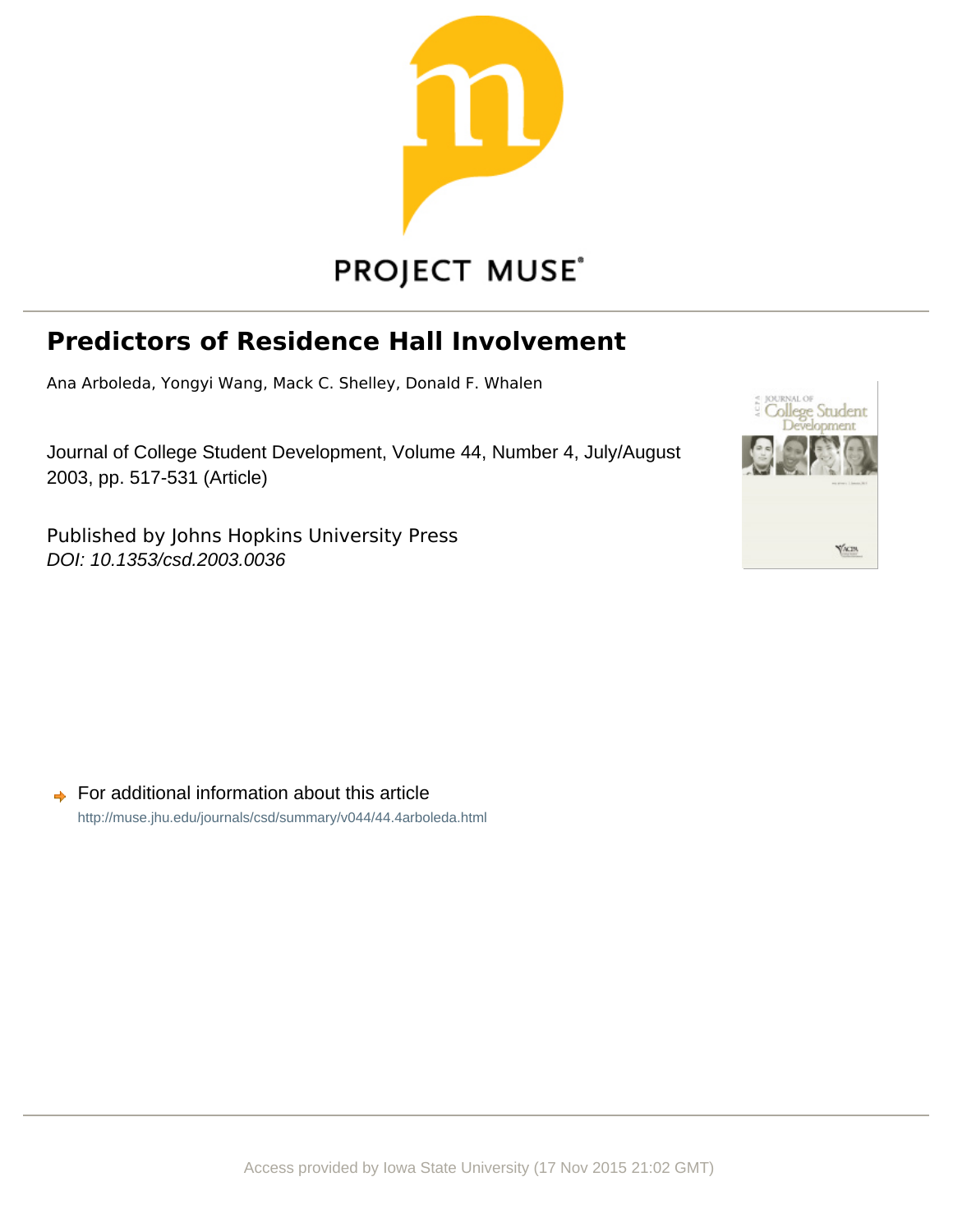## **Predictors of Residence Hall Involvement**

Ana Arboleda Yongyi Wang Mack C. Shelley, II Donald F. Whalen

*Residence hall students'* (N *= 1,186, 52% male, 90% White, 66% freshmen*) *involvement in their living community is influenced significantly by precollege student characteristics (gender, ethnicity), classification, attitudes (toward hall director, house cabinet, academic comfort, social environment, group study), and environmental variables (noise, time spent in the house, residence assistant interaction, peer academic conversations, employment).*

Student involvement outside of the classroom has been linked to students' learning and development, as well as persistence and retention (Astin, 1977, 1999; Tinto, 1993). In outlining what has become known as his involvement theory, Astin (1999) postulated that students' involvement occurs along a continuum and that the amount of learning and personal development with any educational program is directly proportional to the energy invested. According to Astin's theory, an involved student is one who "devotes considerable energy to studying, spends much time on campus, participates actively in student organizations, and interacts frequently with faculty members and other students" (p. 518).

Astin (1999) found the student's residence to be "probably the most important and pervasive" environmental influence on the student's persistence in school. He posited that those who live on campus have a natural advantage over commuter students in developing an attachment to and involvement in undergraduate life. Further, living in residence is positively associated with faculty interaction, student government involvement, and participation in a fraternity or sorority, and increases the student's chances of persisting and of aspiring to a graduate degree. Tinto (1993) found that residence hall living contributes significantly by assisting in students' social integration into the institution.

#### Involvement in Residence Halls

Residence halls are communities at least in the sense that they possess geographical boundaries that define them. Talcott Parsons (1960) defined *community* as "that aspect of the structure of social systems which is referable to the territorial location of persons . . . and their activities" (p. 153). Beyond geographical definition, residence halls possess what Israel Rubin (1983) believed should be feelings of congeniality and an opportunity for community members to participate in the social processes. In this study, we used Chiricosta, Work, and Anchors' (1996) definition of *community* that is not only geographical, but also an environment to which the individual develops a sense of belonging and in which he or she shares common experiences through frequent interactions.

Residence hall communities play a major role in establishing an environment for students' involvement in campus-related and off-campus activities during their undergraduate years. Because most college

Ana Arboleda is a graduate student in Industrial Relations at Iowa State University. Yongyi Wang is a graduate student in Statistics. Mack C. Shelley, II is Professor of Educational Leadership and Policy Studies and Professor of Statistics at Iowa State University. Donald F. Whalen is Coordinator of Research and Assessment in the Department of Residence at Iowa State University.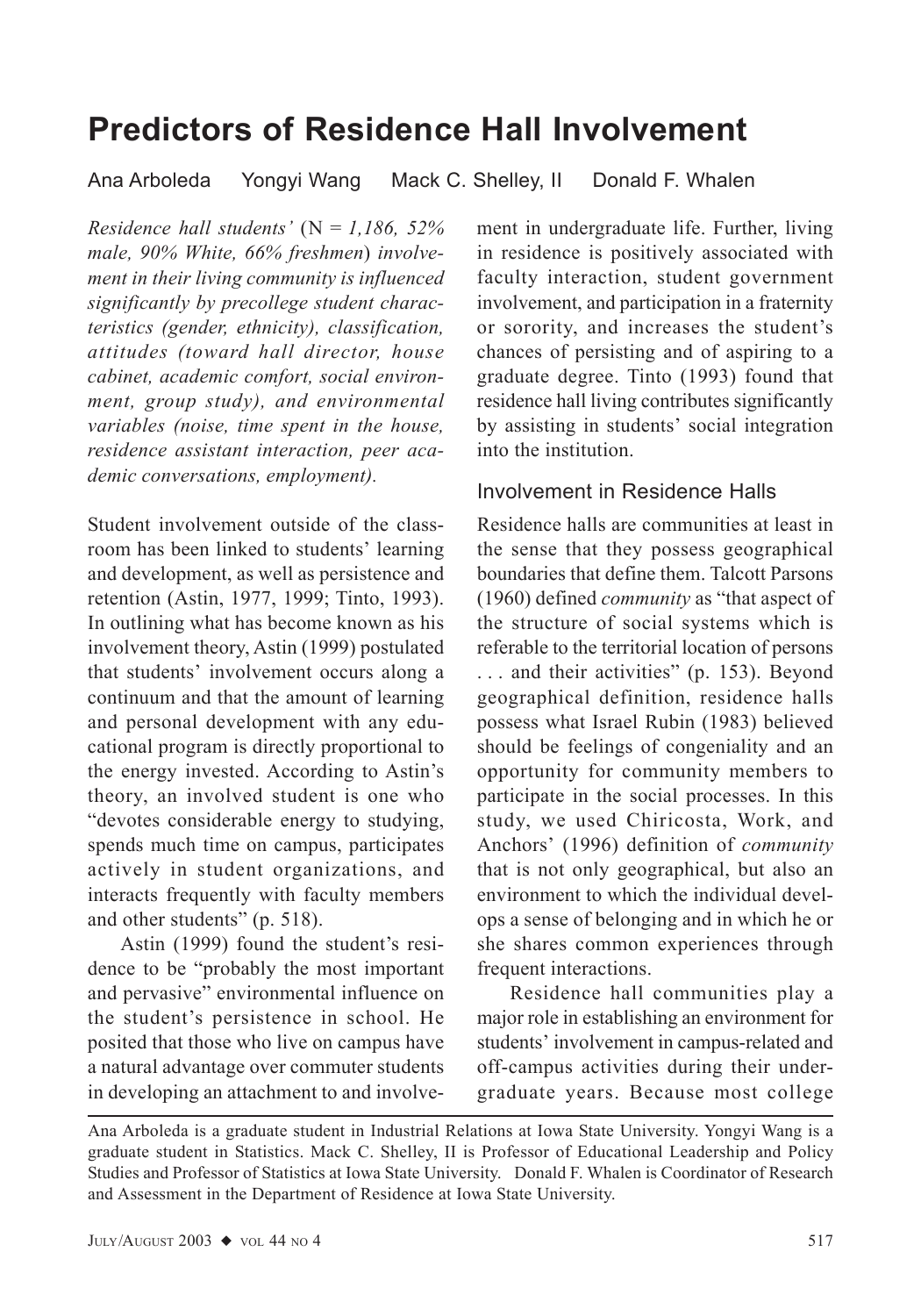students are still in the process of forming their identity, being involved in community activities may influence their personal development (Moore, Lovell, McGann, & Wyrick, 1998). Interacting with others is an essential component in identity formation because it enables the development of a sense of respect and a sense of interdependence (Chickering & Reisser, 1993). Additionally, environmental influences gained in the residence halls, such as friendships and sense of community, have a powerful influence over students' development.

Inman and Pascarella (1998) found that the inclusion of selected involvement measures resulted in a slight but statistically significant increase in end-of-year critical thinking among freshmen. A key element in this process of student development is student involvement. Students' participation in out-of-class experiences is a complement to their learning and development; it provides a broader understanding of a learning experience. Out-of-class experiences enhance interpersonal skills, such as the ability to communicate and cooperate, which are being demanded strongly by employers (Kuh, 1995).

Students who live in residence halls in which involvement in out-of-class activities is higher (as in living-learning centers) experience greater cognitive gains than do those living in conventional housing (Pike, 1999; Terenzini, Pascarella, & Blimling, 1996). However, there may be reasons for students joining learning communities or participating in residence halls activities in general; students' characteristics may determine their expectations of the purposes and consequences of such involvement. Moore et al. (1998) noted that students' involvement in the residence hall community is a unique kind of involvement in the collegiate setting, which may have a particular influence on learning and development different from in-class or other out-of-class experiences

Residence hall involvement is also related to students' satisfaction with their living environment. An international study of 183 institutions found satisfaction with the ability to interact with others in the residence halls to be the most important factor in predicting overall satisfaction among students living in residence halls (Association of College and University Housing Officers–International/Educational Benchmarking, Inc. 2001).

Students living in residence halls who participate in activities to support and build their community are engaging in learning experiences that impact their education and personal development (Astin, 1999). Thus, living in residence halls in which academic and nonacademic aspects are well integrated may have a positive influence on the student (Terenzini et al., 1996). The real advantage of living in residence halls is not necessarily derived from the place itself, but from the activities and opportunities for socialization that students have by virtue of their shared living space (Terenzini et al.).

Institutional support for connecting academics and community involvement may increase students' interest in leadership experiences. Leadership skills are positively related with students' intentions to develop these skills in others, and thus increase the likelihood of involvement in community action programs and more interest in promoting interracial and ethnic understanding (Cress, Astin, Zimmerman-Oster, & Burkhardt, 2001).

The effect of environmental support has been observed in comparing traditional residence halls with residential learning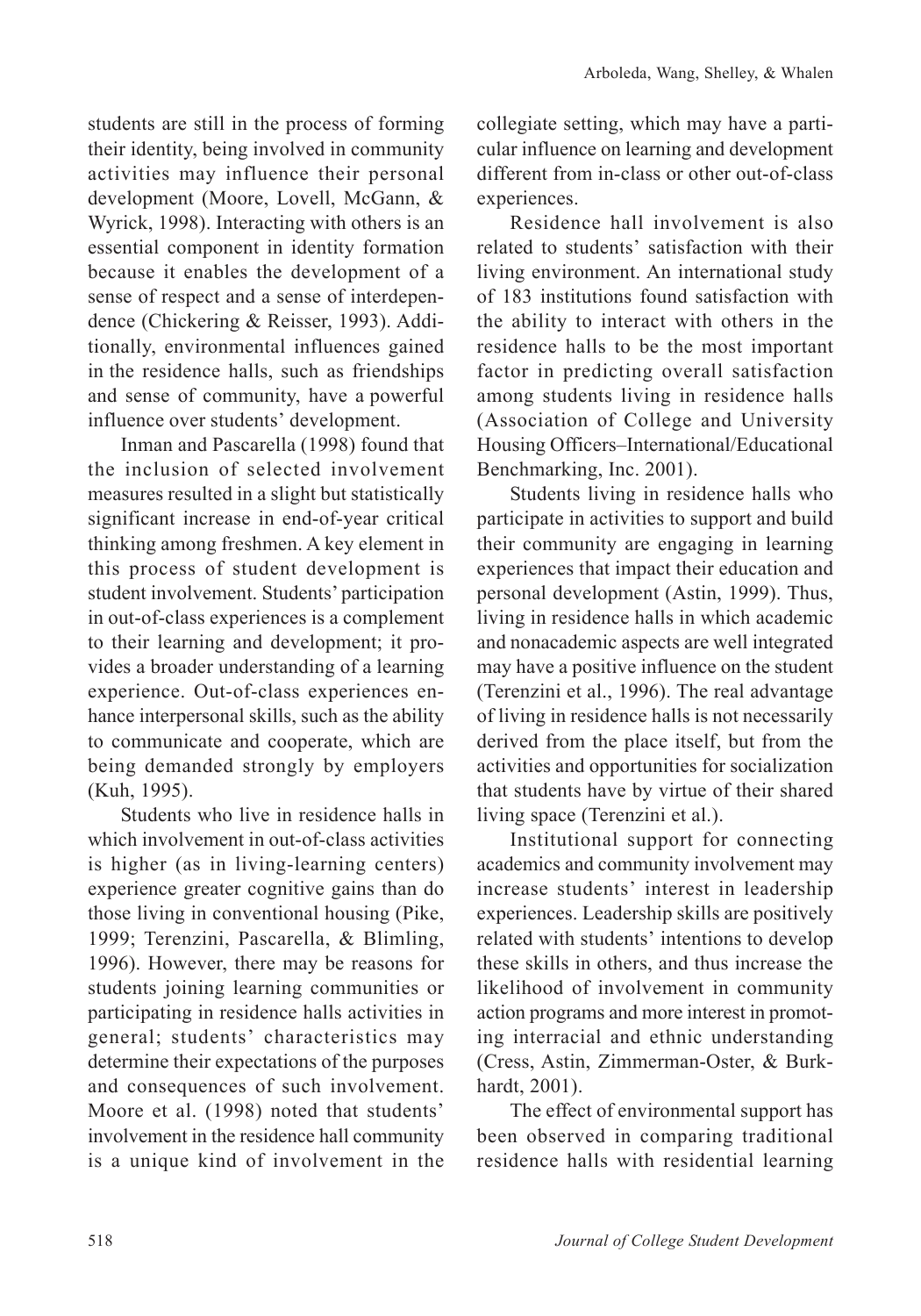communities. Students in residential learning communities have a significantly higher level of involvement and interaction than do students living in traditional residence facilities (Pike, 1999). However, students select to enter these environments; they do not live in residence halls just because of services or programs in which they could participate. Moreover, students tend to engage in activities for which their skills and abilities are already strong and to avoid areas in which those skills and abilities are not as well developed (Hess & Winston, 1995).

#### Influences on Students' Involvement

Although there are many reasons why students wish to be involved in their residential communities, other factors may prevent their involvement. Employment can detract from students' ability to be involved. Students who work off campus tend to be less involved in out-of-class activities and to have less interaction with faculty (Furr & Elling, 2000). On the other hand, working on-campus seems to have a positive effect on students' involvement in organizations and contact with faculty (Furr & Elling; Terenzini et al., 1996).

The influence of students' major field has been found to be an indicator of students' involvement. For example, majoring in business or engineering tends to have negative effects on social activism and on promoting racial understanding (Astin, 1993). Business and engineering majors may be less involved in diverse communities.

Men experience a greater sense of community than do women (Chiricosta et al., 1996). Assuming that a greater sense of community would lead to more involvement, then men logically should be more involved than women. However, living in a coeducational house fosters more student

involvement in residence hall activities than does living in a same-sex house (Warner & Noftsinger, 1994).

It is known that daily interpersonal interaction with peers and faculty members has a direct influence on student intellectual and cognitive development, particularly when the topics of discussion are academic or intellectual (Astin, 1993; Terenzini et al., 1996). However, spending more time socializing with friends is not necessarily a predictor of higher academic achievement. Social activities and out-of-class activities have an indirect, rather than direct, effect on academic achievement, due to their interpersonal contacts with peers and faculty (Terenzini et al.).

Findings from previous research suggest that there is a moderate relationship between intellectual development and both social activity and sense of belonging (McCluskey-Titus et al., 2002). Assuming that sense of belonging is positively related to involvement, more involved students should experience more academic success. The perceived dedication to academics by others on the floor has a positive influence on residents' academic achievement (McCluskey-Titus et al.).

Students who take the opportunity to discuss racial or ethnic issues and to socialize with others of different racial or ethnic groups realize experiences that enhance their learning (Kuh, 1995; Terenzini et al., 1996). On the other hand, differences in communication and interaction styles due to ethnic and racial differences may cause difficulties among residents. For example, it has been observed that African Americans and European Americans may have continuous problems when they are living in the same residence hall if there is no attempt to understand each other. This condition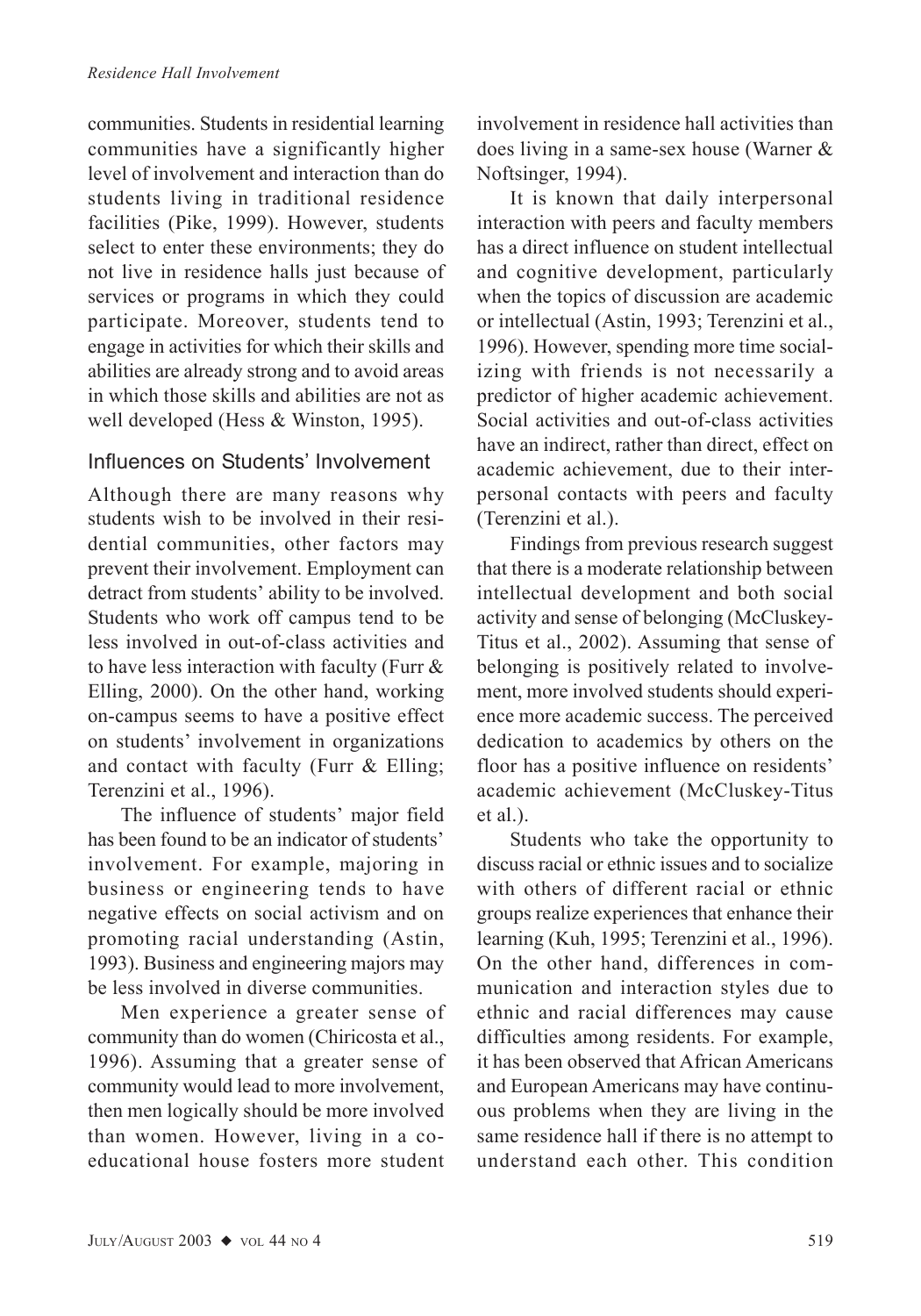decreases social interaction and comfort in residence halls (Johnson-Durgans, 1994) and may affect residents' participation. When students lean toward a "majority rules" decision-making process it is harder to foster participation that includes both majority and minority ethnic groups; therefore, staff must work to guarantee equitable participation (Engstrom, Hallock, Riemer, & Rawls, 2000).

The attitude toward minority students by residence hall staff and their recognition of differences has a big impact on residence climate (Johnson-Durgans, 1994). An active residence assistant (RA) has the opportunity to generate involvement by hall residents because he or she sees residents' environmental needs and expectations for participation. Veteran RAs usually are more active and more involved in housing programs than less experienced RAs are. Women RAs tend to create programs addressing development and personal challenge; male RAs, on the other hand, prefer programs that enhance competition (Bierman & Carpenter, 1994).

The purpose of this research was to examine students' involvement from a different perspective—developing a model for examining precollege characteristics and influences from the residence hall environment, to predict students' involvement in undergraduate residence halls. Our study is potentially important to student affairs decision-makers in particular, and more generally to those who are engaged in student affairs service and research. Information regarding which student traits are strongly associated with involvement in residence halls makes it easier to target and nurture those students who are most likely to play a productive role. In addition, we show which enhancements to residence hall environments may provide the greatest

improvement in student involvement**.**

#### METHOD

#### Population and Sample

This study was conducted at a large Midwestern land-grant university. Although there are no on-campus living requirements, approximately 36% of all students choose to live in on-campus residence halls or apartments, including 87% of all first-time freshmen. The remaining students live in fraternity or sorority housing usually adjacent to campus (6%), live elsewhere within the city (42%), or commute from outside the community (16%) (University Fact Book, 2001).

Participants in the study were undergraduate students living in campus residence halls and who had completed a residential environment survey. Undergraduate residence halls at this institution consist of 19 separate residence hall buildings that include a total of 138 houses. Houses are floors or wings within a residence hall designed to accommodate 20 to 70 residents. A hall director was assigned to one or more buildings containing a collection of houses. Each hall director supervised the house RAs, who were present to provide personal, academic, and administrative support for students. Approximately 8,700 (37%) of the university's undergraduates live in undergraduate residence halls and apartments for single students; of those, 83% live in an undergraduate residence hall and 17% live in an apartment.

Table 1 includes means for the demographic characteristics of students participating in the survey. The respondent sample was 52% male, 10% minority, 72% in-state residency status, 66% freshmen, 22% sophomores, 8% juniors, and 4% seniors.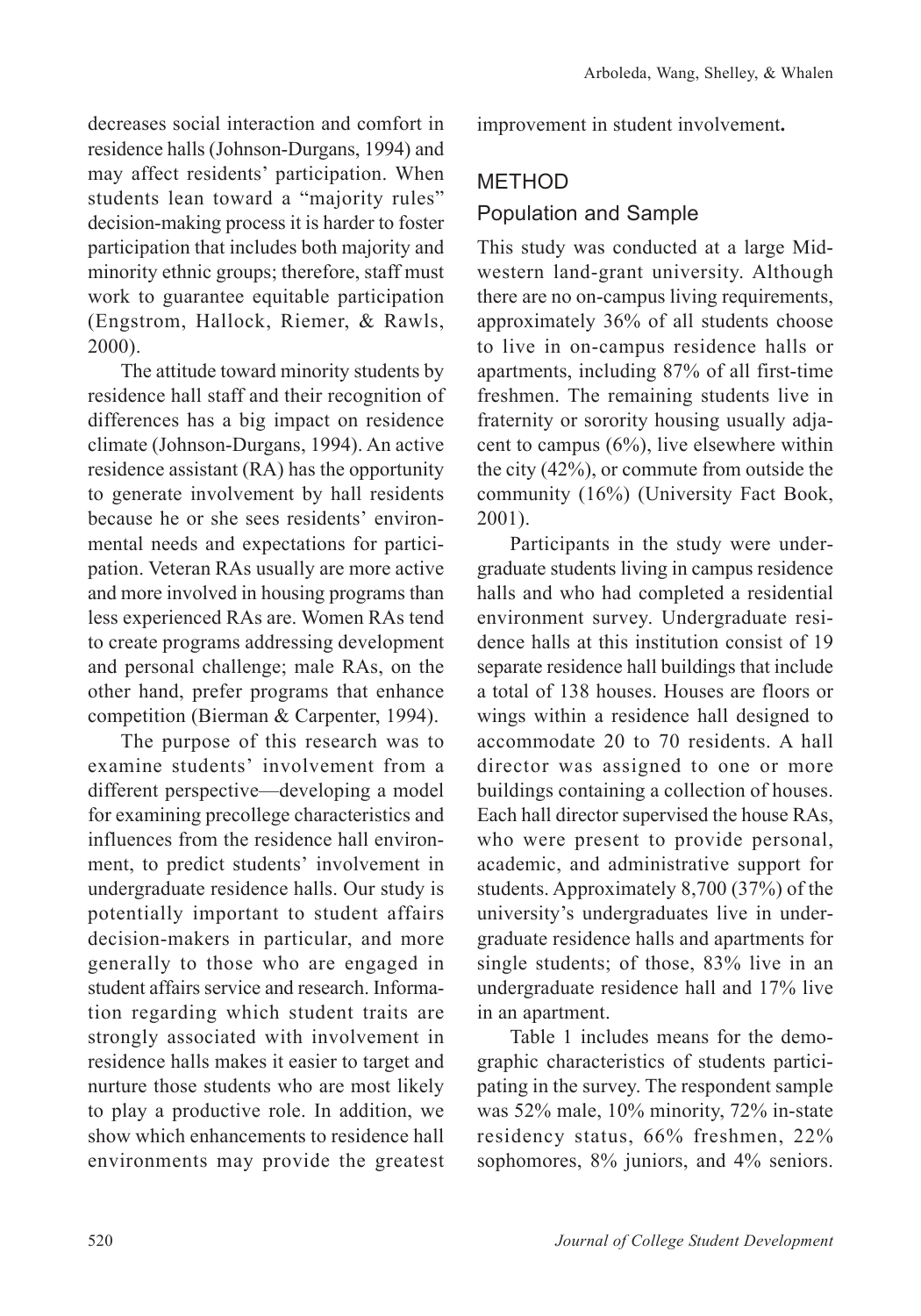Most participants were enrolled in either the college of liberal arts and sciences (33%) or the college of engineering (29%); the fewest were in the colleges of education (8%) and design (8%).

Most of the participants (82%) lived in a coeducational building, and 22% lived in a coeducational house. Most lived in a smokefree house (94%). Although most students do not like to restrict their housing options, a few chose to live in an alcohol-free house (3%), a quiet house (5%), or a single room (17%). Nine percent had changed roommates during the Fall semester. Thirty-nine percent said they worked either part-time or full-time.

#### Survey Instrument

The survey instrument is a 66-item survey developed at the institution. Survey items included two groups of questions. The first group of 39 items, referred to as house feedback questions, sought students' attitudes toward their RA, house cabinet (i.e., the executive officers of the house government), hall director, and house atmosphere. The second group of 27 questions solicited information on their residence hall involvement (the focus of this study), study habits, faculty involvement, alcohol and cigarette use, employment and volunteer involvements, and financial indebtedness. The second group of questions was included with house feedback questions to collect information about student issues already linked to student academic success. The questions offered good face validity and construct validity. Reliabilities and other psychometric properties for the derived factors are included later in the listing of items for each factor.

#### Procedure

The university's institutional review board

provided participant approval of the survey instrument and procedures for its administration. The survey was administered in late October 2001, and participation was requested from 25% of the residence hall students ( $n = 1,779$ ). Residence hall directors and RAs distributed the surveys with a cover letter explaining the purpose of the survey. Questionnaires were enclosed in preaddressed envelopes to allow students to return their completed survey in confidence by sealing the envelope. Responses were recorded on an optical scan sheet. Housebased incentives were used to achieve a return of 1,186 surveys (66.7%).

The student's university identification number was used to merge matched demographic and academic information from university files, after which the identifier was removed. A total of 1,109 survey responses provided the student's university identification number. Demographic variables (see Table 1) included gender, ethnicity, in-state residency, classification, and college of enrollment. Academic performance was measured by Fall semester cumulative GPA.

#### RESULTS

#### Factor Analysis

To identify the underlying factors, or latent constructs, that explain interrelationships among the survey items, factor analysis (principal components extraction, followed by varimax rotation with Kaiser normalization) was conducted on key survey questions that shared a common measurement scale and topic. The first factor analysis was conducted on house feedback items related to students' satisfaction with their RA, house cabinet, connection with hall director, academic and social environment, and academic progress. A second factor analysis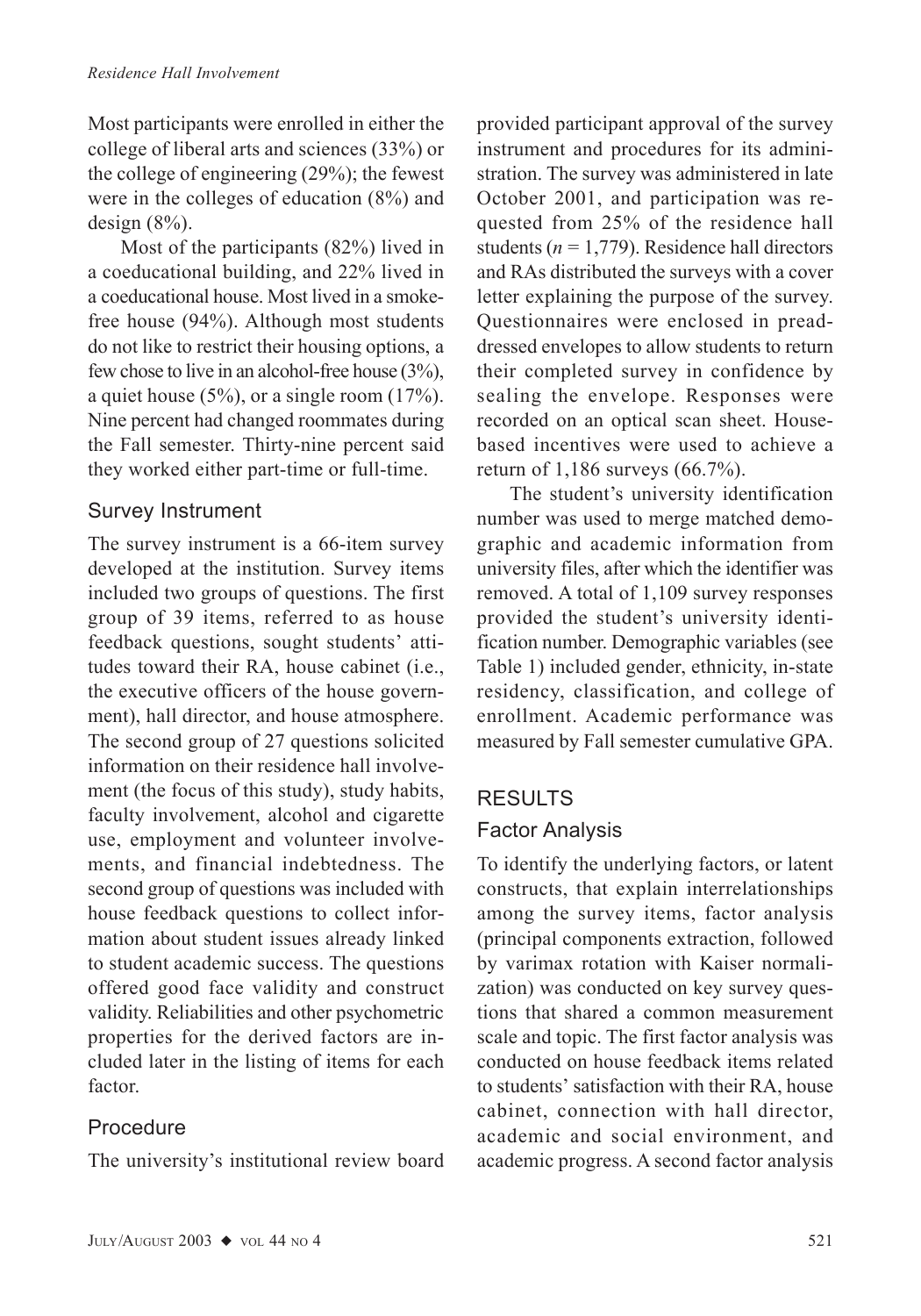### TABLE 1.

Descriptive Statistics for Dependent and Independent Variables in the Model

|                                           | <b>Dependent and Independent Variables</b>                     | M    | SD <sup>n</sup> |
|-------------------------------------------|----------------------------------------------------------------|------|-----------------|
| <b>Dependent</b><br>Variable <sup>m</sup> | Residence Hall Involvement <sup>a</sup>                        | 2.80 | 0.67            |
| Demographic                               | Gender (1 = male, $0 = female$ )                               | 0.52 |                 |
|                                           | Ethnicity (1 = majority, $0 =$ minority)                       | 0.90 |                 |
|                                           | In-state resident $(1 = yes)$                                  | 0.72 |                 |
|                                           | Sophomore $(1 = yes)$                                          | 0.22 |                 |
|                                           | Junior $(1 = yes)$                                             | 0.08 |                 |
|                                           | Senior $(1 = yes)$                                             | 0.04 |                 |
|                                           | Agriculture college member $(1 = yes)$                         | 0.10 |                 |
|                                           | Design college member $(1 = yes)$                              | 0.08 |                 |
|                                           | Education college member $(1 = yes)$                           | 0.06 |                 |
|                                           | Engineering college member $(1 = yes)$                         | 0.29 |                 |
|                                           | FCS college member $(1 = yes)$                                 | 0.02 |                 |
|                                           | LAS college member $(1 = yes)$                                 | 0.33 |                 |
| Attitudinal <sup>m</sup>                  | Satisfaction with house resident assistant <sup>b,l</sup>      | 4.09 | 0.72            |
|                                           | Satisfaction with house cabinetb,l                             | 3.77 | 0.81            |
|                                           | Connection with hall director <sup>b</sup>                     | 3.17 | 1.16            |
|                                           | Academic comfort <sup>b</sup>                                  | 3.84 | 0.73            |
|                                           | Social environment <sup>b</sup>                                | 3.64 | 0.96            |
|                                           | Academic progress <sup>b</sup>                                 | 3.44 | 0.91            |
|                                           | Study habits: Group study <sup>c</sup>                         | 3.22 | 1.40            |
|                                           | Study habits: Quiet study <sup>c</sup>                         | 2.73 | 1.40            |
|                                           | Study habits: Solitary study <sup>c</sup>                      | 5.09 | 1.40            |
| Environmental                             | Quiet house $(1 = yes)^{1}$                                    | 0.05 |                 |
|                                           | Same-sex building $(1 = yes)$                                  | 0.18 |                 |
|                                           | Smoke-free house $(1 = yes)$                                   | 0.94 |                 |
|                                           | Alcohol-free house $(1 = yes)$                                 | 0.03 |                 |
|                                           | Coed house $(1 = yes)^{1}$                                     | 0.22 |                 |
|                                           | Single room $(1 = yes)$                                        | 0.17 |                 |
|                                           | Interactions with RA during semester <sup>d</sup>              | 3.25 | 1.54            |
|                                           | Hours spent in house each day not sleeping <sup>e,l</sup>      | 2.39 | 0.77            |
|                                           | Judgment of noise level in house <sup>f,l</sup>                | 2.02 | 0.41            |
|                                           | Roommate change during semester $(1 = yes)$                    | 0.09 |                 |
|                                           | Hours/day spent studying <sup>9</sup>                          | 2.87 | 1.30            |
|                                           | Frequency of academic conversations with peersh                | 2.49 | 0.57            |
|                                           | Frequency of academic conversations with facultyh              | 1.69 | 0.61            |
|                                           | Drinking behavior during the past year <sup>i</sup>            | 2.12 | 1.34            |
|                                           | Smoking behavior during the past year <sup>j</sup>             | 1.49 | 1.17            |
|                                           | Part- or full-time employment $(1 = yes)$                      | 0.39 |                 |
|                                           | Hours/week volunteering for community service <sup>k</sup>     | 1.44 | 0.75            |
|                                           | Hours/week volunteering in clubs or organizations <sup>k</sup> | 1.85 | 1.16            |
|                                           | Fall cumulative GPA                                            | 2.81 | 0.80            |

*table continues*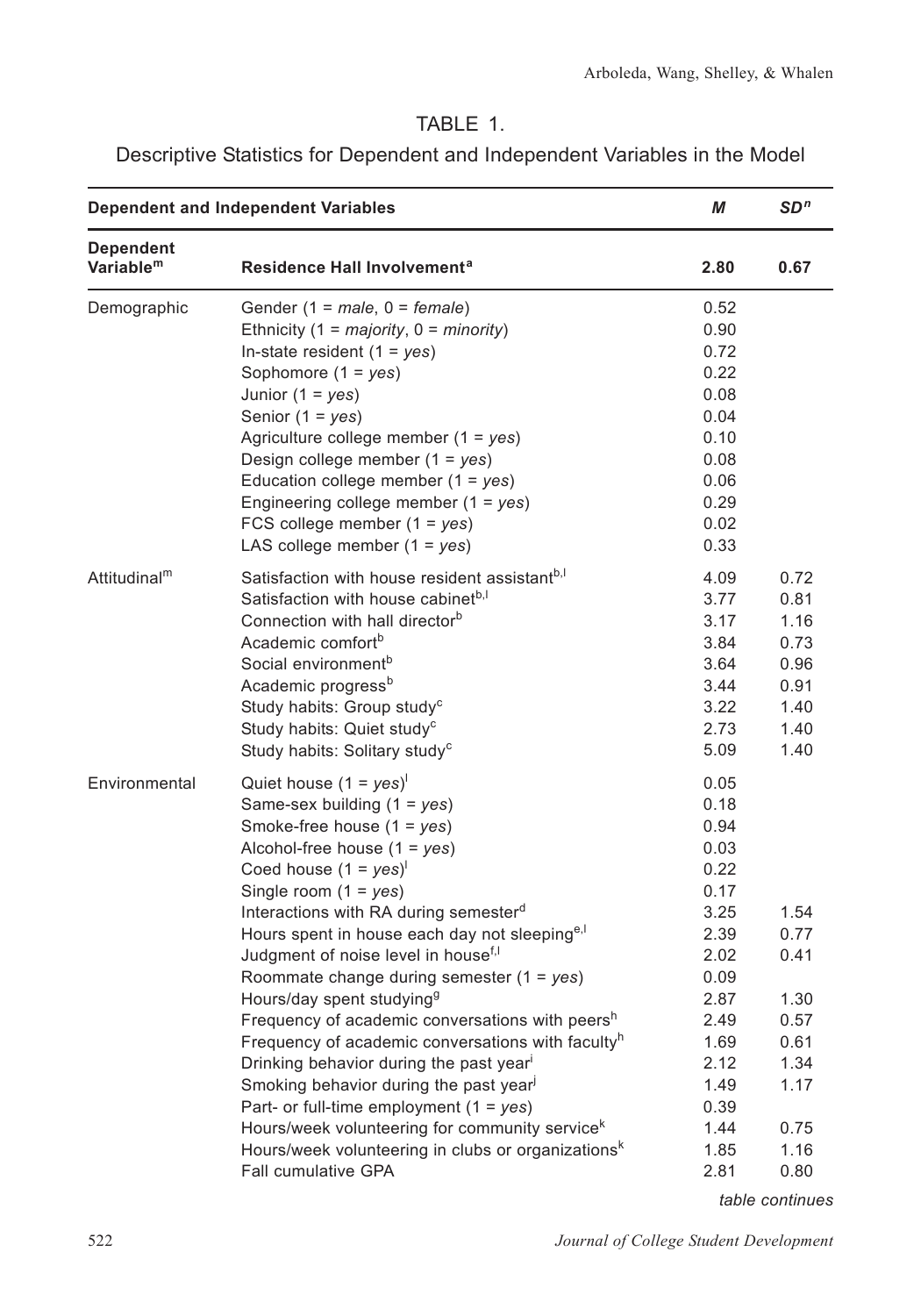#### TABLE 1. *continued*

Descriptive Statistics for Dependent and Independent Variables in the Model

- <sup>a</sup> Scale: 1 = *never*, 2 = *seldom*, 3 = *sometimes*, 4 = *often*.
- <sup>b</sup> Scale: 1 = *strongly disagree*, 2 = *disagree*, 3 = *no opinion*, 4 = *agree*, 5 = *strongly agree*.
- $\degree$  Scale:  $1 = never$ ,  $7 = always$ .
- <sup>d</sup> Scale: 1 = *0 to 5 times*, 2 = *6 to 10 times*, 3 = *11 to 15 times*, 4 = *16 to 20 times*, 5 = *21 or more times*.
- <sup>e</sup> Scale: 1 = *0 to 3 hours*, 2 = *4 to 7 hours*, 3 = *8 to 11 hours*, 4 = *12 or more hours*.
- <sup>f</sup> Scale: 1 = *too quiet*, 2 = *about right*, 3 = *too loud*.
- <sup>g</sup> Scale: 1 = *less than 1 hour*, 2 = *1 to 5 hours*, 3 = *6 to 10 hours*, 4 = *11 to 15 hours*, 5 = *16 to 20 hours*, 6 = *more than 20 hours*.
- <sup>h</sup> Scale: 1 = *never*, 2 = *sometimes*, 3 = *frequently*.
- <sup>i</sup> Scale: 1 = *do not or did not consume alcohol*, 2 = *consume or consumed alcohol once a week or less, consuming 1 to 3 drinks*, 3 = *consume or consumed once a week or less, consuming 4 or more drinks*, 4 = *consume or consumed alcohol more than once a week, consuming 1 to 3 drinks*, 5 = *consume or consumed alcohol more than once a week, consuming 4 or more drinks*.
- <sup>j</sup> Scale: 1 = *did not smoke*, 2 = *smoked once a week or less, consuming 1 to 3 cigarettes*, 3 = *smoked once a week or less, consuming 4 or more cigarettes*, 4 = *smoked more than once a week, consuming 1 to 3 cigarettes*, 5 = *smoked more than once a week, consuming 4 or more cigarettes*.
- <sup>k</sup> Scale: 1 = *0 hours*, 2 = *1 to 5 hours*, 3 = *6 to 10 hours*, 4 = *11 to 15 hours*, 5 = *16 to 20 hours*, 6 = *21 to 25 hours*, 7 = *26 to 30 hours*, 8 = *more than 30 hours*.
- <sup>l</sup> A house is a subgroup within a residence hall building that accommodates 20 to 70 residents.
- $<sup>m</sup>$  The dependent variable and all the attitudinal variables are factors. The distribution of each factor's scores</sup> has a mean of 0 and a standard deviation of 1 after principal components extraction and varimax rotation. Therefore, the means for raw data within each factor were used to compute the means and standard deviations for each factor.
- The standard deviations were not computed for dichotomous variables; the means of dichotomous variables indicate the proportions in the survey sample that have the attributes denoted by 1s.

was based on a group of questions related to students' study habits. Another group of survey questions, focused on residence hall involvement, was used to conduct a third factor analysis, the result of which was used to constitute the dependent variable.

Six factors were obtained overall from the house feedback questions. Collectively, these provide a comprehensive overview of the multiple dimensions underlying student perceptions of the residence hall environment. The factors, with their assigned labels, factor scores, and reliabilities (Cronbach's alpha values) were as follows:

1. Satisfaction With House Resident Assistant had high loadings on: (a) RA is knowledgeable of campus and community services (.77), (b) RA shows enthusiasm for job (.77), (c) RA promotes respect of individuals' differences (.75), (d) RA encourages relations with all types of people (.75), (e) RA enforces policies appropriately (.75), (f) RA follows residence hall rules and regulations (.74), (g) RA is good at directing academic help (.73), (h) resident feels comfortable approaching RA confidentially (.72), (i) RA is available in the house (.70), (j) RA works well with house cabinet (.69), (k) RA has tried to get to know resident (.68), and (l) RA encourages residents to be responsible for their actions (.67). Reliability for the  $factor was 9316$ .

2. Satisfaction With House Cabinet had high loadings on: (a) cabinet members respect house members (.80), (b) cabinet works well together (.79), (c) cabinet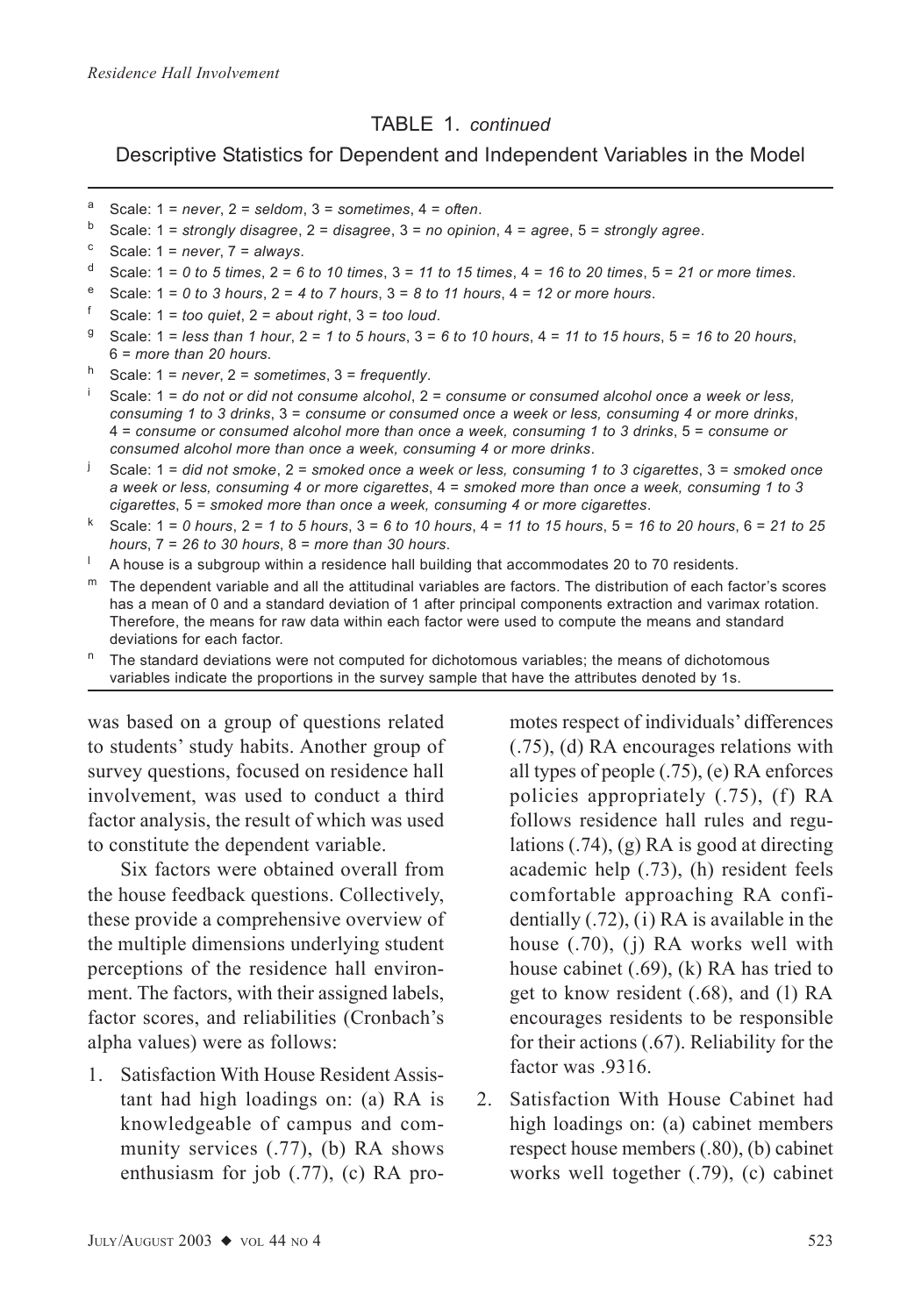members build house community effectively (.75), (d) house meetings are run effectively  $(.70)$ , and (e) the cabinet plans activities considering the entire house (.70). Reliability for the factor was .8563.

- 3. Connection With Hall Director had high loadings on: (a) resident knows how to reach hall director (.87), (b) resident knows hall director (.84), and (c) hall director knows resident (.76). Reliability for the factor was .7871.
- 4. Academic Comfort had high loadings on: (a) resident studies mostly in residence (.65), (b) resident is able to study in the residence halls (.64), (c) resident has satisfactory relationship with roommate (.61), (d) resident feels comfortable living in house (.53), and (e) resident confronts those who adversely affect him/her (.37). Reliability for the factor was .6303.
- 5. Social Environment had high loadings on: (a) resident knows most people in house (.78), and (b) individuals and their beliefs are respected in the house (.58). Reliability for the factor was .6156.
- 6. Satisfactory Academic Progress had high loadings on: (a) resident is satisfied with academic progress this semester (.84), and (b) there are enough activities in the house (.46). Reliability for the factor was .3608.

Three factors were extracted from questions related to students' study habits. The factors, their assigned labels, factor scores, and their reliabilities (Cronbach's alpha values) were:

1. Group Study had high loadings on: (a) resident prefers to study with friends (.83), (b) resident prefers to study with

others in the same major (.80), and (c) resident prefers to study with other house members (.77). Reliability for the factor was .7346.

- 2. Quiet Study had high loadings on: (a) resident prefers to study in university library (.82), and (b) resident prefers to study in residence hall quiet areas (.71). Reliability for the factor was .4424.
- 3. Solitary Study had high loadings on: (a) resident prefers to study alone (.85), and (b) resident prefers to study in own room (.76). Reliability for the factor was .4846.

Finally, only one factor was extracted from questions related to residence hall involvement. This factor, named *residence hall involvement*, had high loadings on: (a) resident attends house programs and activities (.80), (b) resident interacts informally with house members (.75), (c) resident participates in house intramurals (.67), (d) resident attends house meetings (.66), (e) resident studies with others in house (.65), and (f) resident leaves door open (.61). Reliability for the factor was .7748. This factor was used to define students' involvement in residence halls.

The student demographic variables (gender, ethnicity, in-state residency, classification, and college), the factored attitudinal variables (house feedback variables and study habits variables) and the environmental variables (house type, alcohol use, cigarette use, employment and other involvement, cumulative GPA, etc.) were included as independent variables in subsequent enhancements to a regression model. Residence Hall Involvement was used as the dependent variable. The method of ordinary least squares was used to estimate the model, with the predictor variables entered in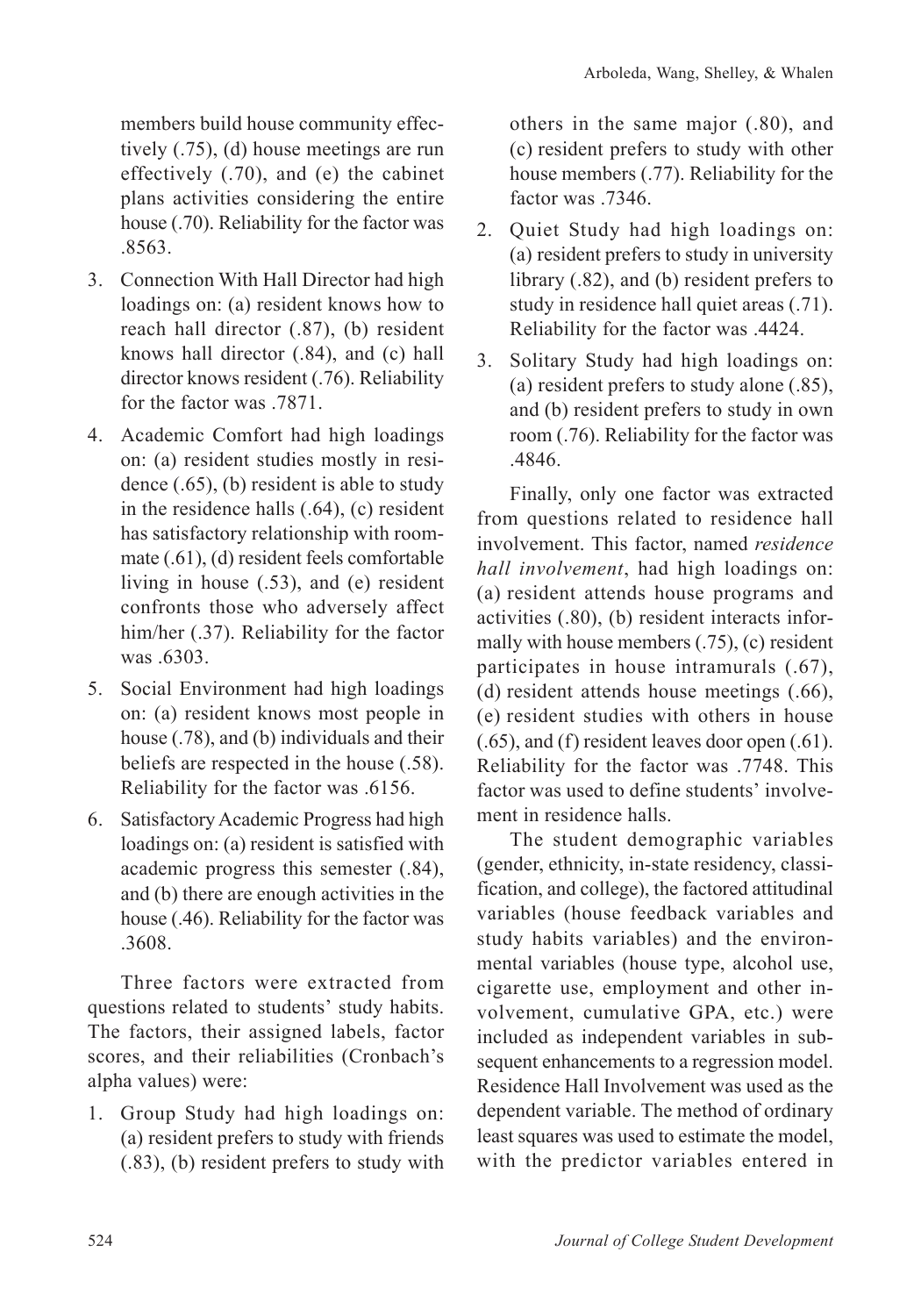successive steps, to determine the relative contributions of the three types of predictors (background, attitudinal, and environmental variables) to explaining the observed patterns of variation in student involvement.

#### Regression

Results of the regression equation for the full model are reported in Table 2. This approach provides an idea of the amount of additional explanatory power attributable in the model to the selected predictors at each step.

The student demographic variables that were significant consistently throughout all three steps of the model were ethnicity and senior classification, although it should be noted that the numbers of both minority and senior students were small (reflecting the predominance in the residence halls of majority and underclass students). Majority students were more involved than minority students, and seniors were significantly less involved than freshmen. Gender was significant in Steps 1 and 3, and membership in the engineering college was significant during the first two steps of the model. Males were more involved than females, and engineering college members were more involved than business college members (the baseline for comparison across colleges). The background variables combined explained about 5.1% of the variation in residence hall involvement.

Six attitudinal variables entered in Step 2 were statistically significant predictors of residence hall involvement, and five of them remained significant at Step 3 when the environmental variables were added into the model: satisfaction with their house cabinet, connection with their hall director, academic comfort, social environment, and group study. Satisfaction with their house RA was significant at the second step but not the

third. Students who were more involved were more satisfied with (a) the house cabinet, (b) the house RA, (c) their academic comfort, and (d) the social environment. In addition, students who tended to be more involved had better connections with their hall director, and preferred to study in groups.

Approximately 29% of the variation in residence hall involvement was explained by inclusion of the attitudinal variables, beyond the 5.1% explained by the background variables, for a combined total of 34.1% of variation explained. Substantially more of the variation in residence hall involvement was explained by the attitudinal variables than by the student background variables.

Six environmental variables were significant predictors of residence hall involvement after these new predictors were added in Step 3. Students who had more interactions with their RA during the semester, spent more hours in their house each day not sleeping, and had frequent academic conversations with their peers were significantly more involved in house activities. Clearly, greater interactions with student officials, more "face time" with other hall residents, and focused discussions are associated with students becoming more actively engaged in the residence halls. Students who (a) lived in a quiet house, (b) considered their house to be noisier, and (c) had either a part-time or full-time job tended to be significantly less involved. A lesser degree of involvement is likely from students who prefer quiet environments and are drawn away from the residence halls by the demands on their time and presence imposed by employment. An additional 7.6% of the variation was explained by adding the environmental variables to the student background and attitudinal variables, for a total of about 41.7%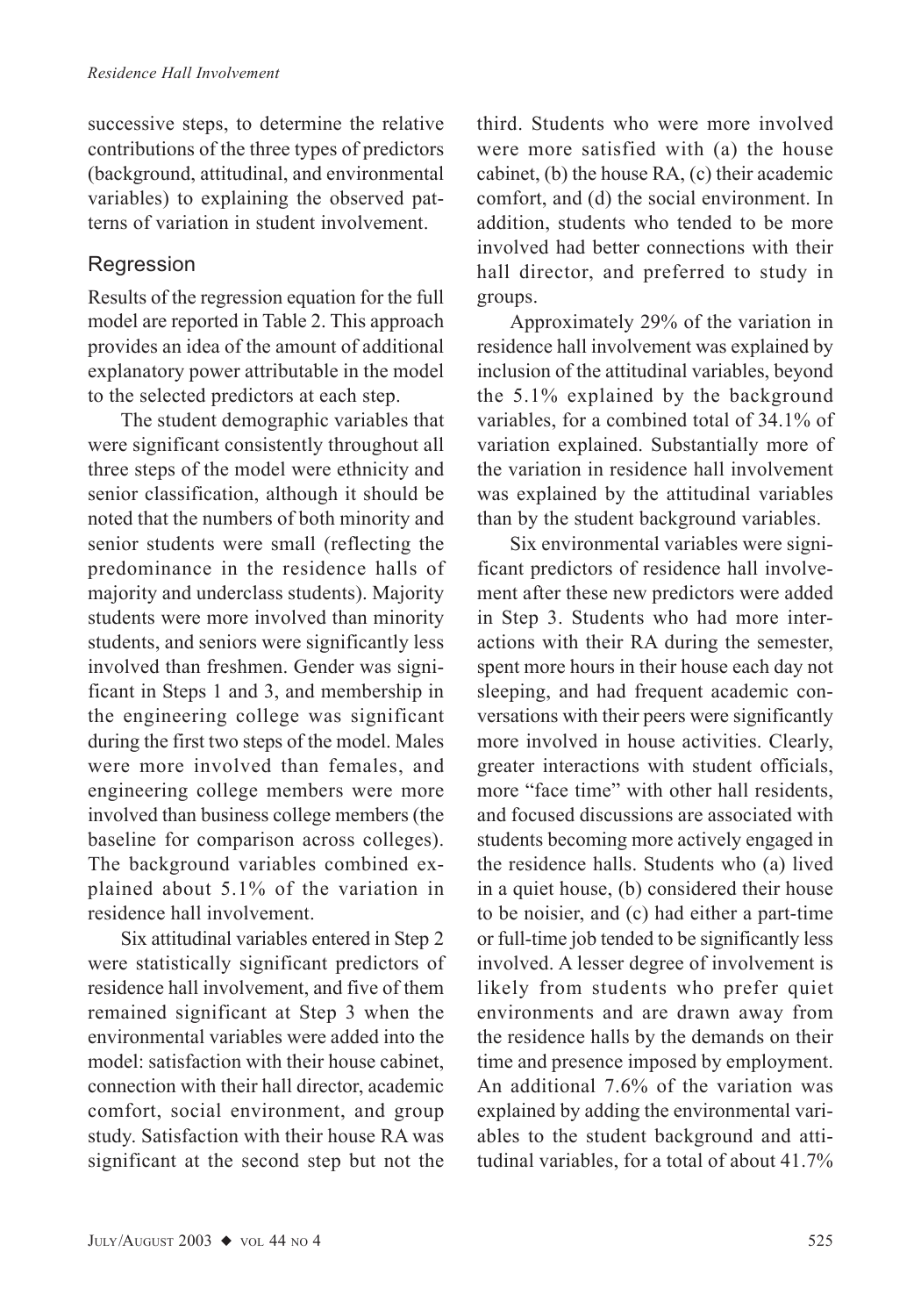|                                                                                                 |   |    | Step <sub>1</sub>           |   |    | Step 2 |   |    | Step 3 |  |
|-------------------------------------------------------------------------------------------------|---|----|-----------------------------|---|----|--------|---|----|--------|--|
| Variables                                                                                       | മ | SΕ | <b>Beta</b>                 | ω | SE | Beta   | ω | SE | Beta   |  |
| Constant)                                                                                       |   |    |                             |   |    |        |   |    |        |  |
|                                                                                                 |   |    |                             |   |    |        |   |    |        |  |
| Gender (1 = male, 0 = female)<br>Ethnicity (1 = majority, 0 = minority)                         |   |    |                             |   |    |        |   |    |        |  |
| n-state resident (1 = $yes$ )                                                                   |   |    | 833688588585<br>83368558585 |   |    |        |   |    |        |  |
| Sophomore (1 = yes)                                                                             |   |    |                             |   |    |        |   |    |        |  |
| Junior (1 = yes)<br>Senior (1 = yes)<br>Agricultural college member (1 = yes)                   |   |    |                             |   |    |        |   |    |        |  |
|                                                                                                 |   |    |                             |   |    |        |   |    |        |  |
|                                                                                                 |   |    |                             |   |    |        |   |    |        |  |
| Design college member (1 = yes)                                                                 |   |    |                             |   |    |        |   |    |        |  |
| Education college member (1 = yes)                                                              |   |    |                             |   |    |        |   |    |        |  |
| Engineering college member (1 = yes)                                                            |   |    |                             |   |    |        |   |    |        |  |
| FCS college member (1 = yes)                                                                    |   |    |                             |   |    |        |   |    |        |  |
| AS college member (1 = yes)                                                                     |   |    |                             |   |    |        |   |    |        |  |
| Satisfaction with house RA <sup>a,k</sup>                                                       |   |    |                             |   |    |        |   |    |        |  |
| Satisfaction with house cabinet <sup>a,k</sup>                                                  |   |    |                             |   |    |        |   |    |        |  |
| Connection with hall director <sup>a</sup>                                                      |   |    |                             |   |    |        |   |    |        |  |
| Academic comfort <sup>a</sup>                                                                   |   |    |                             |   |    |        |   |    |        |  |
| Social environment <sup>a</sup>                                                                 |   |    |                             |   |    |        |   |    |        |  |
|                                                                                                 |   |    |                             |   |    |        |   |    |        |  |
| Academic progress <sup>a</sup><br>Study habits: Group Study <sup>b</sup>                        |   |    |                             |   |    |        |   |    |        |  |
| Study habits: Quiet Study                                                                       |   |    |                             |   |    |        |   |    |        |  |
|                                                                                                 |   |    |                             |   |    |        |   |    |        |  |
| Study habits: Solitary Study <sup>b</sup><br>Quiet house (1 = yes) <sup>k</sup>                 |   |    |                             |   |    |        |   |    |        |  |
| Same-sex building (1 = yes)                                                                     |   |    |                             |   |    |        |   |    |        |  |
|                                                                                                 |   |    |                             |   |    |        |   |    |        |  |
|                                                                                                 |   |    |                             |   |    |        |   |    |        |  |
| Smoke-free house (1 = yes)<br>Alcohol-free house (1 = yes)<br>Coed house (1 = yes) <sup>k</sup> |   |    |                             |   |    |        |   |    |        |  |
| Single room $(1 = yes)$                                                                         |   |    |                             |   |    |        |   |    |        |  |
| Interactions with RA during semester <sup>c</sup>                                               |   |    |                             |   |    |        |   |    |        |  |

Coefficients for Each Step in Developing the Full Regression Model Coefficients for Each Step in Developing the Full Regression Model TABLE 2. TABLE 2.

526 *Journal of College Student Development*

*table continues*

table continues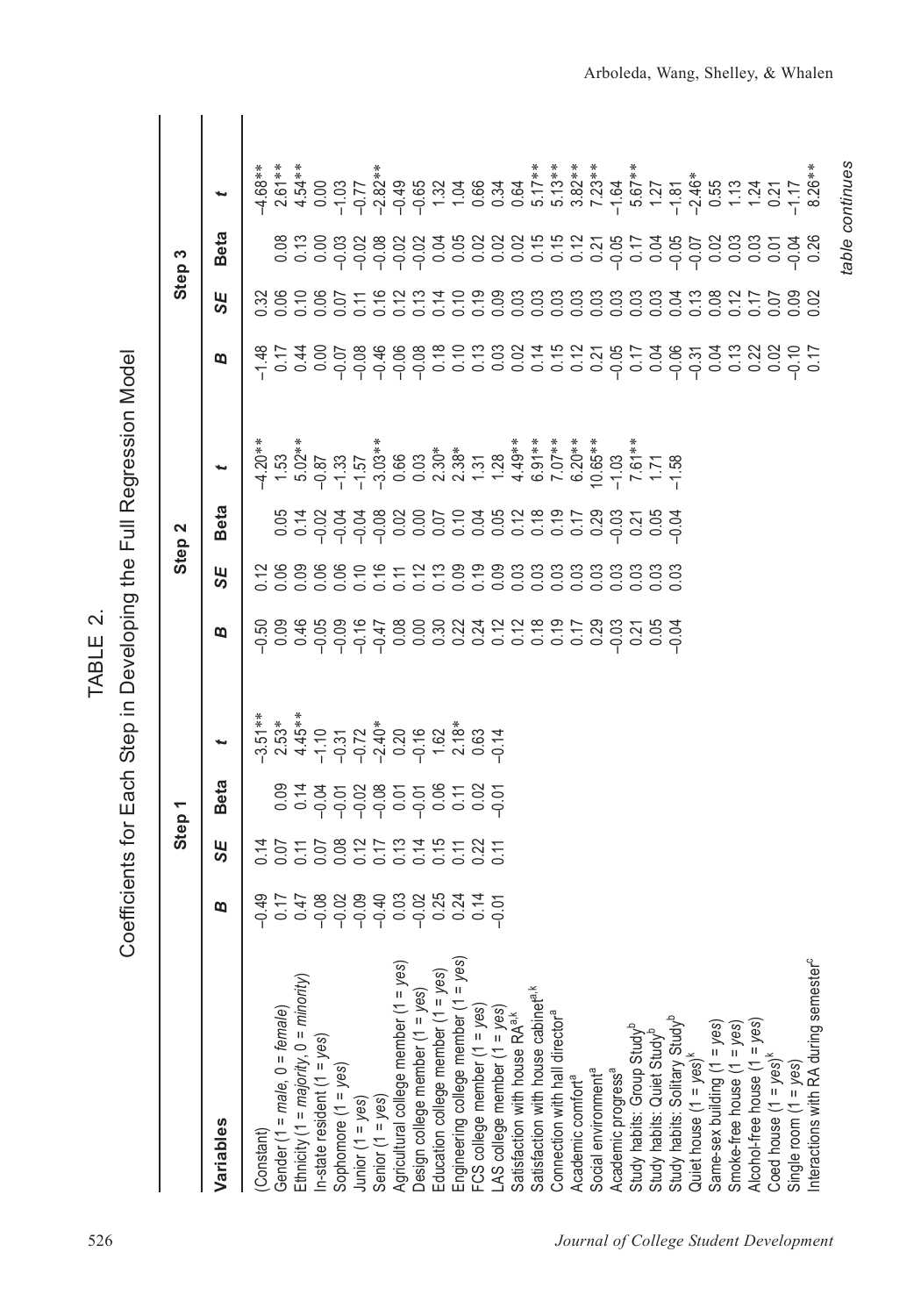|                    | $\begin{array}{c} \n \overline{1} & \overline{1} & \overline{1} \\ \n \overline{1} & \overline{1} & \overline{1} \\ \n \overline{1} & \overline{1} & \overline{1} \\ \n \end{array}$ |
|--------------------|--------------------------------------------------------------------------------------------------------------------------------------------------------------------------------------|
|                    |                                                                                                                                                                                      |
|                    |                                                                                                                                                                                      |
| continuec          |                                                                                                                                                                                      |
| $\mathbf{\hat{c}}$ |                                                                                                                                                                                      |
|                    | $\overline{\phantom{a}}$                                                                                                                                                             |
| TABLE              |                                                                                                                                                                                      |
|                    | ĺ                                                                                                                                                                                    |
|                    |                                                                                                                                                                                      |

Coefficients for Each Step in Developing the Full Regression Model Coefficients for Each Step in Developing the Full Regression Model

|                                                                                                                                                                                                                     |    | Step <sub>1</sub> |   |    | Step <sub>2</sub> |                                                                             |                 | Step <sub>3</sub>                            |  |
|---------------------------------------------------------------------------------------------------------------------------------------------------------------------------------------------------------------------|----|-------------------|---|----|-------------------|-----------------------------------------------------------------------------|-----------------|----------------------------------------------|--|
| య<br>Variables                                                                                                                                                                                                      | SE | <b>Beta</b>       | ⅏ | SE | <b>Beta</b>       | ഇ                                                                           | SE              | <b>Beta</b>                                  |  |
| ڟؖڡ<br>Hours spent in house each day not sleepin                                                                                                                                                                    |    |                   |   |    |                   |                                                                             |                 |                                              |  |
| Judgment of noise level in house <sup>e,k</sup>                                                                                                                                                                     |    |                   |   |    |                   | e 8 4 8 6 5 8 8 4 8 6 5<br>C 8 4 8 6 5 8 8 4 8 6 5<br>C 9 6 6 6 9 9 9 0 0 0 | $3528888888833$ | redorsodhoos<br>redorsodhoos<br>redorsodhoos |  |
| Roommate change during semester (1 = yes)                                                                                                                                                                           |    |                   |   |    |                   |                                                                             |                 |                                              |  |
| Hours/day spent studying                                                                                                                                                                                            |    |                   |   |    |                   |                                                                             |                 |                                              |  |
| beers <sup>9</sup><br>Frequency of academic conversations with                                                                                                                                                      |    |                   |   |    |                   |                                                                             |                 |                                              |  |
| Frequency of academic conversations with                                                                                                                                                                            |    |                   |   |    |                   |                                                                             |                 |                                              |  |
| Drinking behavior during the past year"                                                                                                                                                                             |    |                   |   |    |                   |                                                                             |                 |                                              |  |
| Smoking behavior during the past year                                                                                                                                                                               |    |                   |   |    |                   |                                                                             |                 |                                              |  |
| Part- or full-time employment (1 = yes)                                                                                                                                                                             |    |                   |   |    |                   |                                                                             |                 |                                              |  |
| <b>INICe</b><br>Hours/week volunteering for community se                                                                                                                                                            |    |                   |   |    |                   |                                                                             |                 |                                              |  |
| Hours/week volunteering in clubs or organi                                                                                                                                                                          |    |                   |   |    |                   |                                                                             |                 |                                              |  |
| Fall cumulative GPA                                                                                                                                                                                                 |    |                   |   |    |                   |                                                                             |                 |                                              |  |
| Notes. The dependent variable is Residence hall involvement. $R^2$ for Step 1 = .051 (adjusted $R^2$ = .040), $R^2$ for Step 2 = .341 (adjusted $R^2$ = .326), $R^2$ for Step<br>$3 = 417$ (adjusted $R^2 = 388$ ). |    |                   |   |    |                   |                                                                             |                 |                                              |  |

 $3 = .417$  (adjusted *R*2 = .388).

Scale: 1 = strongly disagree, 2 = disagree, 3 = no opinion, 4 = agree, 5 = strongly agree. Scale: 1 = *strongly disagree*, 2 = *disagree*, 3 = *no opinion*, 4 = *agree*, 5 = *strongly agree*. a

Scale:  $1 = never$ ,  $7 = always$ . Scale: 1 = *never*, 7 = *always*. م

Scale:  $1 = 0$  to 5 times,  $2 = 6$  to 10 times,  $3 = 11$  to 15 times,  $4 = 16$  to 20 times,  $5 = 21$  or more times. Scale: 1 = *0 to 5 times*, 2 = *6 to 10 times*, 3 = *11 to 15 times*, 4 = *16 to 20 times*, 5 = *21 or more times*. c

Scale:  $1 = 0$  to 3 hours,  $2 = 4$  to 7 hours,  $3 = 8$  to 11 hours,  $4 = 12$  or more hours. Scale: 1 = *0 to 3 hours*, 2 = *4 to 7 hours*, 3 = *8 to 11 hours*, 4 = *12 or more hours*.  $\overline{c}$ 

Scale:  $1 =$  too quiet,  $2 =$  about right,  $3 =$  too loud. Scale: 1 = *too quiet*, 2 = *about right*, 3 = *too loud*. e

Scale:  $1 = never$ ,  $2 = sometimes$ ,  $3 = frequently$ . Scale: 1 = *never*, 2 = *sometimes*, 3 = *frequently*. g

Scale: 1 = did not consume alcohol, 2 = consume or consumed alcohol once a week or less, consuming 1 to 3 drinks, 3 = consume or consumed alcohol Scale: 1 = *did not consume alcohol*, 2 = *consume or consumed alcohol once a week or less, consuming 1 to 3 drinks*, 3 = *consume or consumed alcohol* once a week or less, consuming 4 or more drinks, 4 = consume or consumed alcohol more than once a week, consuming 1 to 3 drinks, 5 = consume or *once a week or less, consuming 4 or more drinks*, 4 = *consume or consumed alcohol more than once a week, consuming 1 to 3 drinks*, 5 = *consume or* consumed alcohol more than once a week, consuming 4 or more drinks. *consumed alcohol more than once a week, consuming 4 or more drinks*. hi

Scale: 1 = did not smoke, 2 = smoked once a week or less, consuming 1 to 3 cigarettes, 3 = smoked once a week or less, consuming 4 or more cigarettes, Scale: 1 = *did not smoke*, 2 = *smoked once a week or less, consuming 1 to 3 cigarettes*, 3 = *smoked once a week or less, consuming 4 or more cigarettes*, Scale: 1 = 0 hours, 2 = 1 to 5 hours, 3 = 6 to 10 hours, 4 = 11 to 15 hours, 5 = 16 to 20 hours, 6 = 21 to 25 hours, 7 = 26 to 30 hours, 8 = more than 30 j Scale: 1 = *0 hours*, 2 = *1 to 5 hours*, 3 = *6 to 10 hours*, 4 = *11 to 15 hours*, 5 = *16 to 20 hours*, 6 = *21 to 25 hours*, 7 = *26 to 30 hours*, 8 = *more than 30*  $4$  = smoked more than once a week, consuming 1 to 3 cigarettes, 5 = smoked more than once a week, consuming 4 or more cigarettes. 4 = *smoked more than once a week, consuming 1 to 3 cigarettes*, 5 = *smoked more than once a week, consuming 4 or more cigarettes*.  $\overline{a}$ 

*hours*.

A house is a subgroup within a residence hall building that accommodates 20 to 70 residents. A house is a subgroup within a residence hall building that accommodates 20 to 70 residents.  $\checkmark$ 

\**p* < .05. \*\**p* < .01.  $10. > 0$ \*\*  $*\rho < .05$ .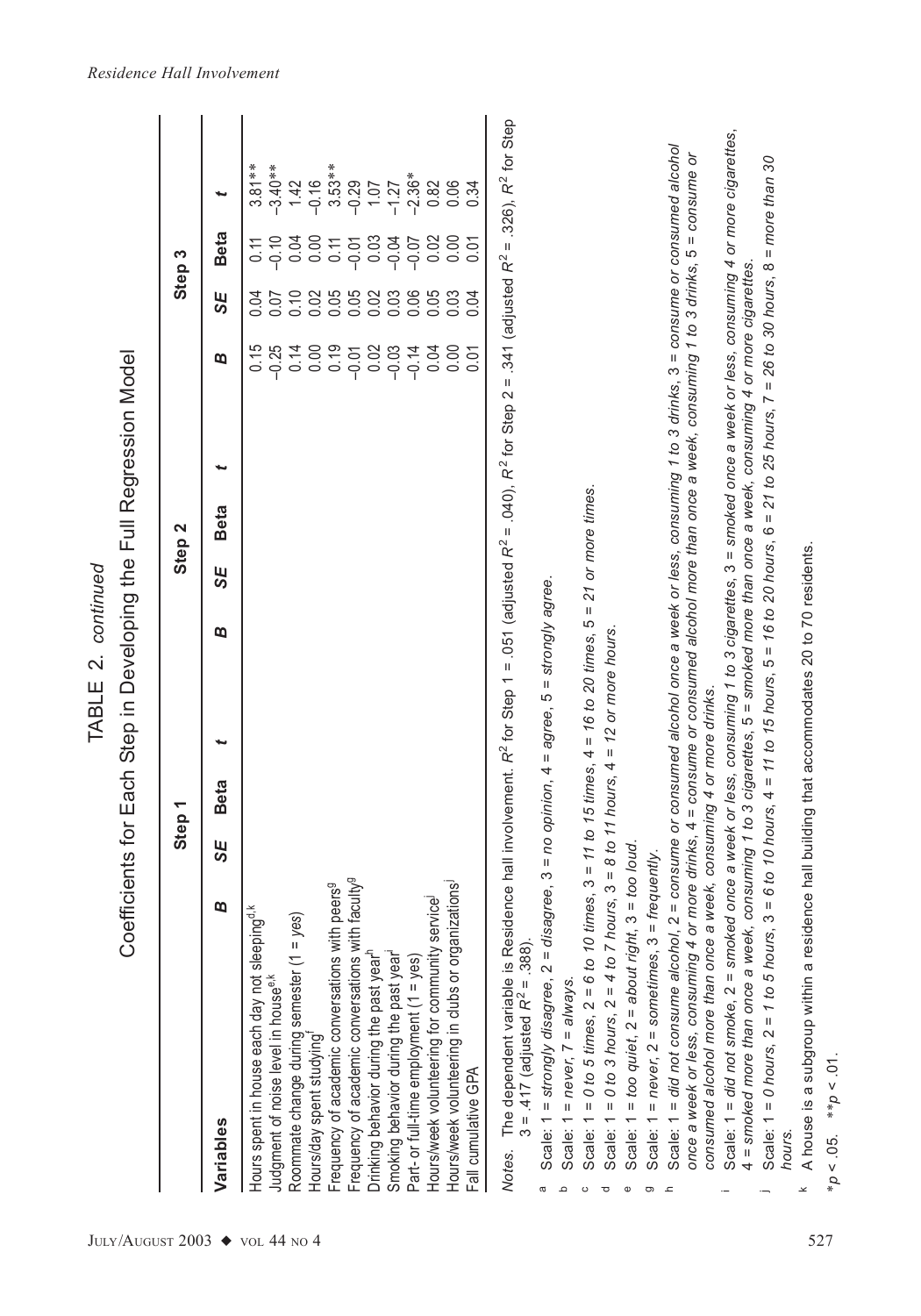of variation in residence hall involvement explained by the combined three sets of predictors.

### **DISCUSSION**

In this study we explored the association of student demographic characteristics, student satisfaction with residence hall living, and student perceptions of the residence hall environmental characteristics, with student involvement in residence hall activities, which in turn have been linked to overall student satisfaction with residence halls life Association of College and University Housing Offiers–International/Educational Benchmarking, Inc., 2001). Although a relationship was not found here between involvement and academic success, other studies have made that link (Astin, 1993).

It is not surprising that men were more involved than women. Previous research (Chiricosta et al., 1996) supported men's greater sense of community and belonging through common experiences and frequent interactions. Majority students were more involved than minority students, presumably because of a higher level of comfort with their residence environment. As Engstrom et al. (2000) suggested, the "majority rules" nature of the house government structure makes it harder to include minority students. As a consequence, minority students may look to be involved in campus life activities elsewhere than in residence halls.

The small proportion of students in the study who were classified as seniors were less involved, perhaps because these students are more likely to focus their attention outside the living unit. The higher level of involvement by engineering students is not surprising, given the emphasis of the curriculum of that college on leadership experiences. Most engineering work is done in groups, where teamwork and leadership are important.

Students who were more satisfied with their house cabinet also were more likely to be involved in residence halls. Students attribute responsibility to elected cabinet members, possibly motivating intense affective reactions (Weiner, 2000). With students' affective expectations comes a willingness to be more involved in the community by attending house meetings and supporting the house cabinet because it helps to demonstrate having made a good decision. In other words, people support what they help create.

Staff contact was another significant issue impacting student involvement. Connection with the hall director, the only indicator in the data set measuring contact with that staff level, was connected significantly to student involvement in house activities. The first line of staff contact with the student—the RA—did play a role in the student's level of house involvement. Students' satisfaction with the RA, which was significant in the second stage of the regression model, was absent at the third stage when contact with the RA entered the model. This result may occur because contact with their RA overshadowed satisfaction with the RA in predicting their involvement in house activities. So, when it comes to trying to get students involved in house activities, the quantity of contact must be considered as well as the quality of contact with the RA.

Students who were more likely to be involved in group study or those who had more frequent academic conversations with peers were more likely to be involved in house activities. Because frequency of study with others in the house was one component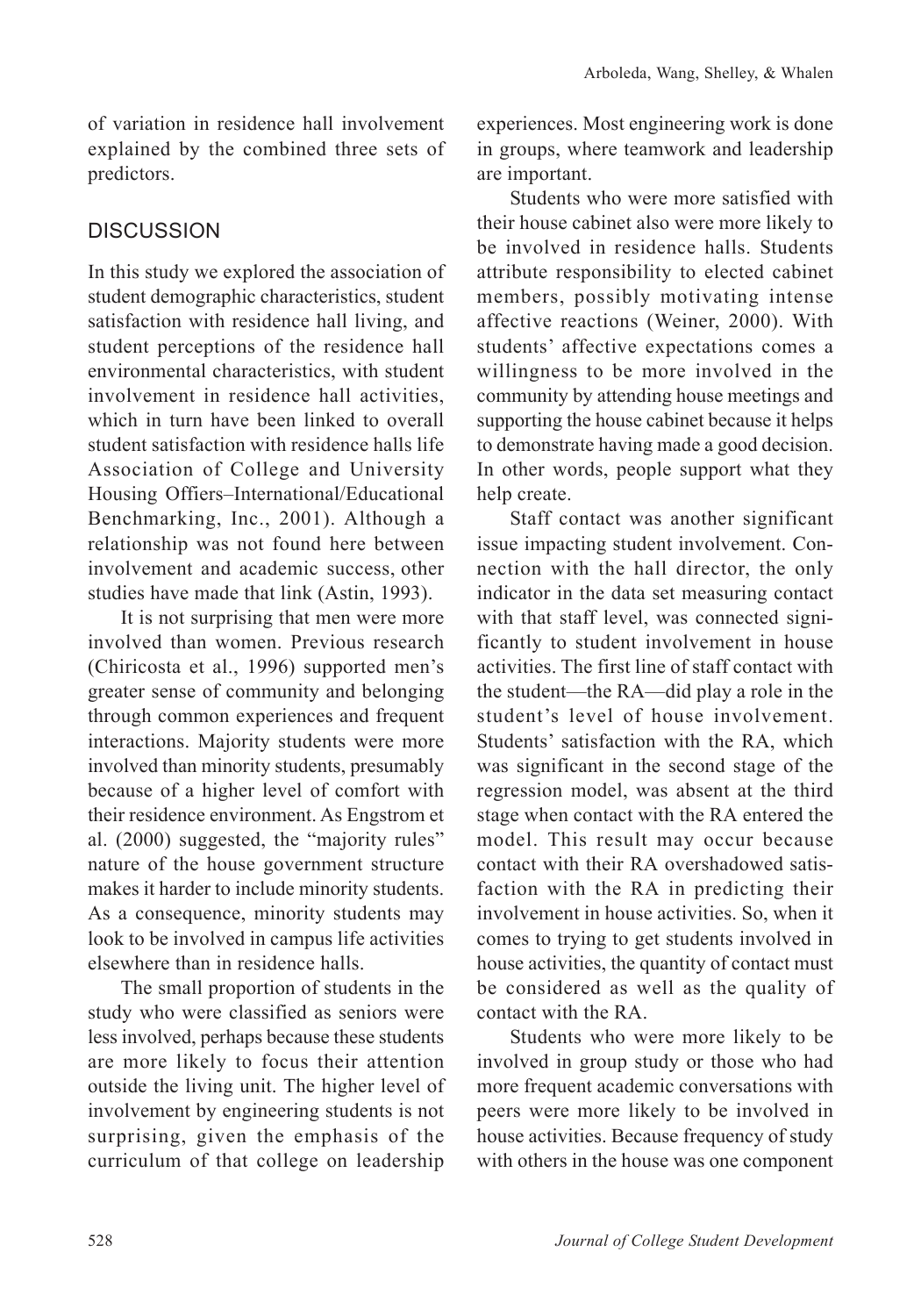of that factor, this finding is not surprising. It also may be that those who prefer group study are more extroverted and thus naturally would be more likely to get involved in other house activities. This finding is reinforced by the negative influence of preference for quiet study or single room occupancy. Although preference for quiet study can be an attribute of a conscientious student, more involvement in study with others and general involvement in the house also may contribute to academic success. Thus, although some students seek quiet and solitude, much can be gained from getting to know others and getting involved in the residence community. Supporting this conclusion is the positive relationship of both academic comfort and the social environment with residence hall involvement, and the negative relationship of quiet house with residence hall involvement.

As one would expect, time spent in the house is positively associated with involvement. Similarly, the negative relationship of employment with involvement makes sense because the time committed to the job limits house involvement opportunities. However, there was no indication that volunteering in community service or in clubs or organizations played a role in house involvement.

### **CONCLUSIONS**

In this study we focused on key demographic, attitudinal, and environmental variables that contribute to students' involvement in their residence community. We presupposed that there are benefits from student involvement in the college and in the residence community. Involvement contributes to activities that are linked to academic success and to overall satisfaction with the residence halls. Students who are more involved in their living community tend to be more satisfied with their living environment, both academically and socially, and thus can find it easier to study and collaborate academically with others in their community.

Some predictors of residence hall involvement are intuitive (e.g., spending more time in the house and working fewer hours allow students to have more time to get involved). Similarly, students who are more involved likely will find time to interact with the RA or to connect more with their hall director, although this interaction may not mean they are more satisfied with the performance of their RA. They also would have more time to converse about academics with peers or be involved in a study group.

It is not surprising that students who are generally satisfied with their living community, as suggested by their satisfaction with their house cabinet and the social environment, choose to be more involved in it. It also makes sense that students who feel more comfortable in the house, and are comfortable in studying there, would be more involved in house activities.

The relationship of students with their house cabinet is an important one. House cabinet members often spend considerable time deciding on house activities to increase students' social involvement. This research reinforces the idea that getting house members more involved in the community also builds support for cabinet members. These results give rise to the notion of a circular pattern relating student involvement and satisfaction with the cabinet: Get students more involved and they will be more satisfied with what you do; satisfy students more, and they will want to get more involved.

Conversely, knowing the characteristics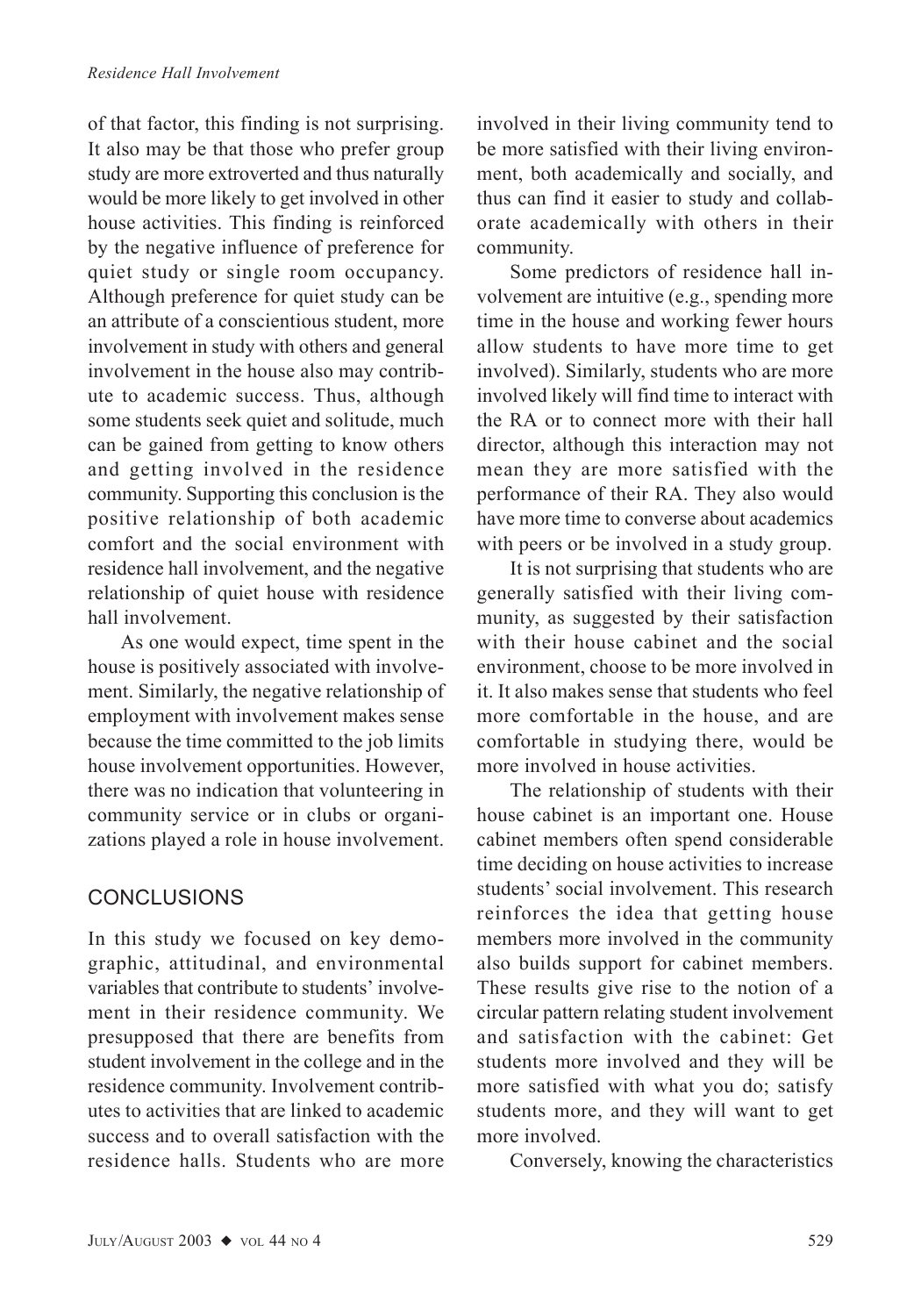of students who are not involved in residence hall activities is a first step for residence hall staff members who might wish to identify individual students who are not involved and subsequently have conversations with them about the benefits of becoming more involved. For example, this study has indicated specifically that women and minority students are not as involved. Conversations might reveal specific reasons for not being involved, and therefore allow a staff member to help the student to become more engaged both in the residence halls and the university, and in turn to be a more successful student.

Two negative predictors of residence hall involvement were living in a quiet house and feeling that the house is too noisy. Both of these seem to be counter to the idea of community involvement. Although someone might prefer quiet surroundings and still be very involved, this seems improbable. Students who locate in a quiet house live there because they prefer an atmosphere in which socialization conducted within the house is done quietly behind closed doors. Communal activities that foster involvement likely would be considered disruptive to the house environment, and actions to encourage socialization such as leaving the door open would be discouraged.

Encouraging student involvement gets students more involved not only in the residence hall community, but also in the broader university community, which in turn

can help them perform better academically. Residence hall involvement also helps to model the process of community involvement for use later in students' lives. Community involvement is intrinsically good in that it allows its members to give back something to the community that supports them. Finding ways to help students learn to get involved now can help students want to get involved after graduation in organizations and activities in their new community, thereby enhancing the connectedness among members that is essential for maintaining societal structures and providing opportunities for democratic citizenship.

Additional research on student involvement may be informed by both the results and the limitations of these findings. Ascertaining the applicability of the current findings to other institutions, especially smaller colleges and universities, could be a focus of subsequent research efforts. Future research also might include variables that were not employed in this study, such as information about students' involvement outside the residence halls or a wider array of measures of family and personal financial status. We hope that this article has contributed toward the evolution of that broader line of inquiry.

Correspondence concerning this article should be addressed to Donald F. Whalen, 1204 Friley Hall, Iowa State University, Ames, Iowa 50012; dwhalen @iastate.edu